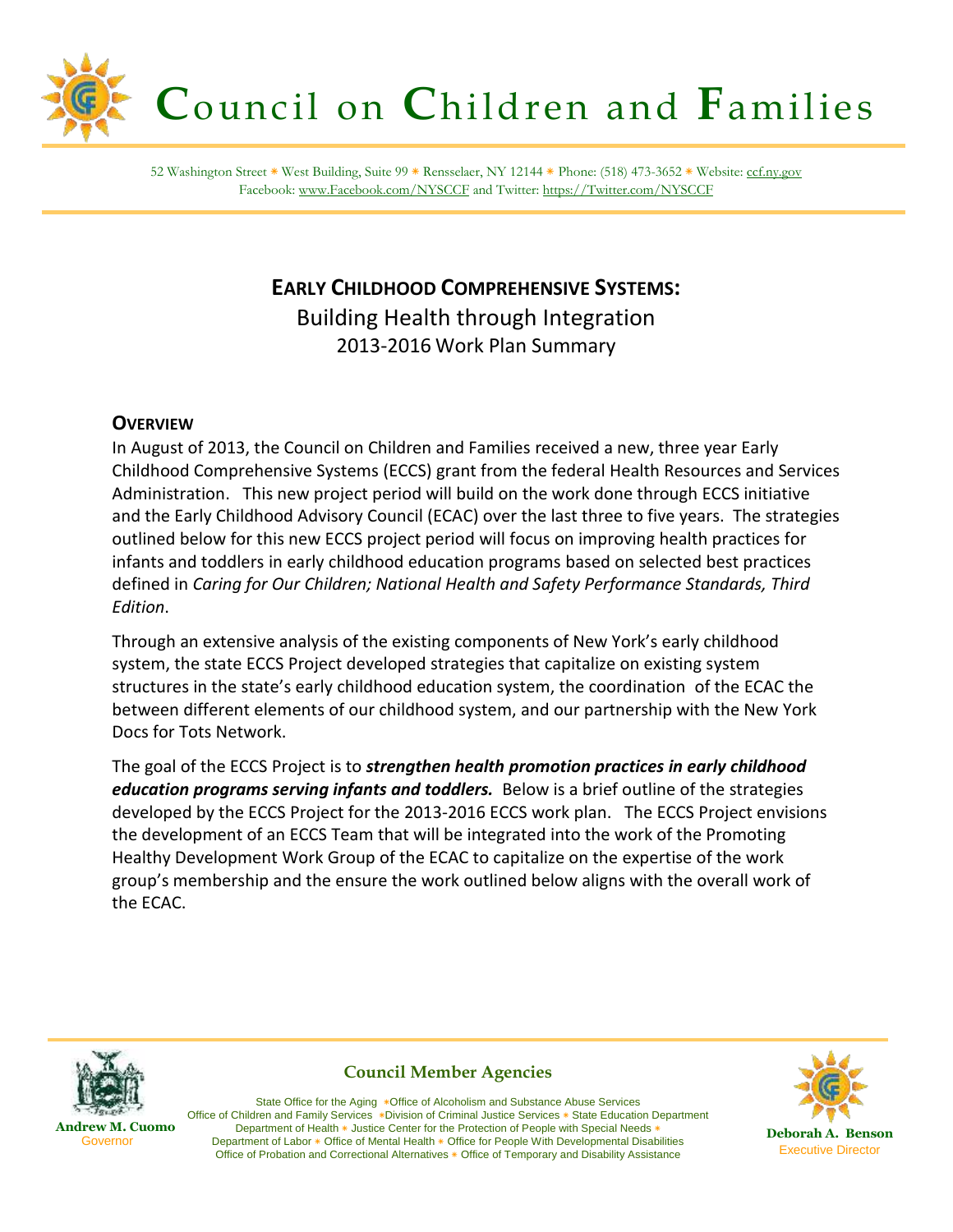#### **STRATEGIES**

## **Strategy 1: Develop a system of training, coordination, and technical assistance for child care consultants**

The ECCS Team will support the development of a curriculum and system of training for child care health consultants. Partnering agencies and organizations will inform the curriculum, which will be based on the curriculum developed by the former National Training Institute for Child Care Health Consultants and tailored to fit the needs of New York's workforce. Training efforts will initially target child care health consultants working with child care resource and referral agencies to take advantage of an existing network. Secondary recruitment efforts will focus on additional child care health consultants who are certified medication administration or health and safety trainers. The ECCS Team will also facilitate local technical assistance collaboratives to provide ongoing support and coordinate the effort of child care health consultants with other consultants working with early childhood education programs. The training of child care health consultants will be incorporated into the Aspire workforce and trainer registries to provide the ability to track these training efforts.

**Caring for Our Children Standard**: 1.6.0.1 Child Care Health Consultants

#### **Strategy 2: Increase communication between early childhood education programs and medical homes.**

The ECCS Team will implement several strategies to increase early childhood education programs' ability to monitor the health care of infants and toddlers in their care. Strategies include developing medical forms for early childhood education programs that include a HIPPA waiver and increasing the capacity of child care health consultants to facilitate communication between medical homes and early childhood education programs. The medical community will also receive training to increase their awareness of early childhood education system resources and methods to increase communication with programs.

**Caring for Our Children Standards**: 3.1.2.1 Routine Health Supervision and Growth Monitoring and 3.5.0.1 Care Plan for Special Needs

#### **Strategy 3: Increase early childhood education programs' capacity to support the social and emotional development of infants and toddlers.**

Through the ECAC Promoting Healthy Development Workgroup's work with the Children's Institute and the work of the Early Childhood Professional Development Institute, training resources are being developed to increase early childhood education providers' knowledge and competencies for promoting the social emotional development of the children in their care. The ECCS Team will leverage these and other existing professional development resources, including an existing cadre of trainers who are certified in ZERO to THREE *Preventing Child Abuse and Neglect* curriculum, to increase early childhood education providers' ability to support social emotional development of infant and toddlers. Early childhood education providers will also receive technical assistance from trained child care health consultants about